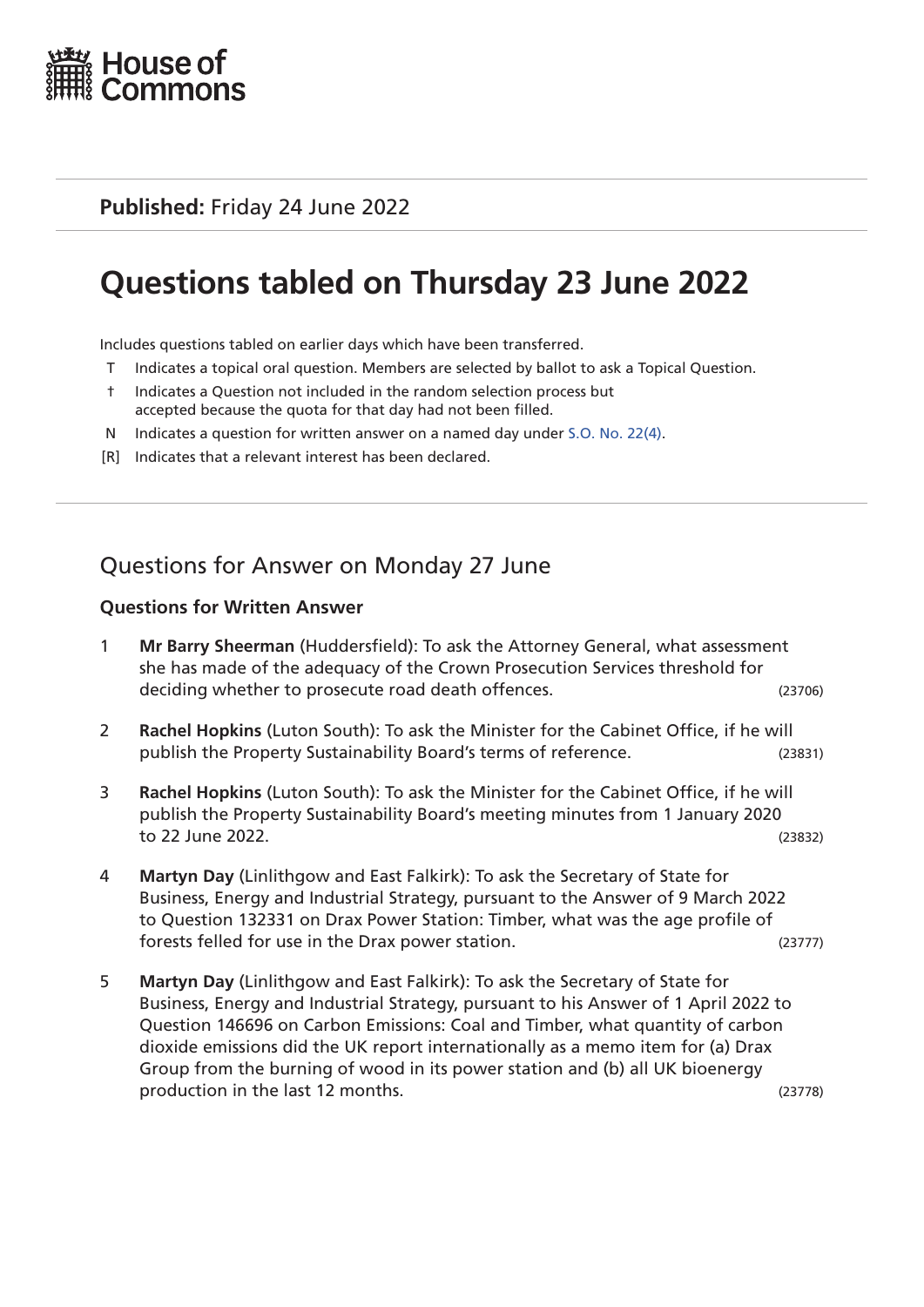| 6               | Dr Luke Evans (Bosworth): To ask the Secretary of State for Business, Energy and<br>Industrial Strategy, what recent assessment he has made of the effectiveness<br>of the work of (a) the Financial Conduct Authority and (b) Ofcom in improving<br>customer service standards in their respective industrial sectors.                                                                                                                                                                                                                                                                                                                                                                                                                                                                                                                                                                                         | (23802) |
|-----------------|-----------------------------------------------------------------------------------------------------------------------------------------------------------------------------------------------------------------------------------------------------------------------------------------------------------------------------------------------------------------------------------------------------------------------------------------------------------------------------------------------------------------------------------------------------------------------------------------------------------------------------------------------------------------------------------------------------------------------------------------------------------------------------------------------------------------------------------------------------------------------------------------------------------------|---------|
| $\overline{7}$  | Rachel Hopkins (Luton South): To ask the Secretary of State for Business, Energy<br>and Industrial Strategy, if he will publish the Public Sector Decarbonization<br>Steering Board's terms of reference.                                                                                                                                                                                                                                                                                                                                                                                                                                                                                                                                                                                                                                                                                                       | (23833) |
| 8               | Rachel Hopkins (Luton South): To ask the Secretary of State for Business, Energy<br>and Industrial Strategy, if he will publish the Public Sector Decarbonization<br>Steering Board's meeting minutes from 1 January 2020 to 22 June 2022.                                                                                                                                                                                                                                                                                                                                                                                                                                                                                                                                                                                                                                                                      | (23834) |
| 9               | Mr Kevan Jones (North Durham): To ask the Secretary of State for Business, Energy<br>and Industrial Strategy, who the members of the Clean Maritime Council were as<br>at 23 June 2022.                                                                                                                                                                                                                                                                                                                                                                                                                                                                                                                                                                                                                                                                                                                         | (23732) |
| 10 <sup>°</sup> | Ian Lavery (Wansbeck): To ask the Secretary of State for Business, Energy and<br>Industrial Strategy, if he will make an estimate of average annual household<br>carbon equivalent emissions broken down by constituency.                                                                                                                                                                                                                                                                                                                                                                                                                                                                                                                                                                                                                                                                                       | (23747) |
| 11              | Ian Lavery (Wansbeck): To ask the Secretary of State for Business, Energy and<br>Industrial Strategy, if he will make an estimate of average annual household<br>carbon equivalent emissions broken down by income.                                                                                                                                                                                                                                                                                                                                                                                                                                                                                                                                                                                                                                                                                             | (23748) |
| 12              | Ian Lavery (Wansbeck): To ask the Secretary of State for Business, Energy and<br>Industrial Strategy, if he will make an estimate of average annual household<br>carbon equivalent emissions broken down by social class.                                                                                                                                                                                                                                                                                                                                                                                                                                                                                                                                                                                                                                                                                       | (23749) |
| 13              | Caroline Lucas (Brighton, Pavilion): To ask the Secretary of State for Business,<br>Energy and Industrial Strategy, if he will make it his policy to put his plans to<br>remove eligibility for the warm homes discount from disabled people not on<br>income related benefits on hold for the purpose of holding discussions with<br>disabled people's organisations on the impact of this plan on disabled people;<br>what assessment he has made of the (a) net difference between the amount a<br>disabled person who would previously have been eligible for the Warm Home<br>Discount loses and gains with the Disability Cost of Living Payment and the (b)<br>adequacy of this for paying for the additional costs faced by disabled people<br>referred to by the Chancellor in his statement to the House on 26 May; and if he<br>will make a statement on the impact of this plan on disabled people. | (23735) |
|                 | 14N Rachael Maskell (York Central): To ask the Secretary of State for Business, Energy                                                                                                                                                                                                                                                                                                                                                                                                                                                                                                                                                                                                                                                                                                                                                                                                                          |         |

- and Industrial Strategy, what assessment has he has made of the potential merits of introducing paid adoptive leave for parents of adopted children. [Transferred] (23333)
- 15 **Rachael Maskell** (York Central): To ask the Secretary of State for Business, Energy and Industrial Strategy, what assessment he has made of the adequacy of opportunity for local small and medium size enterprises to engage in high street auctions to occupy empty high street units. The street of the case of the case of the case of the case of the c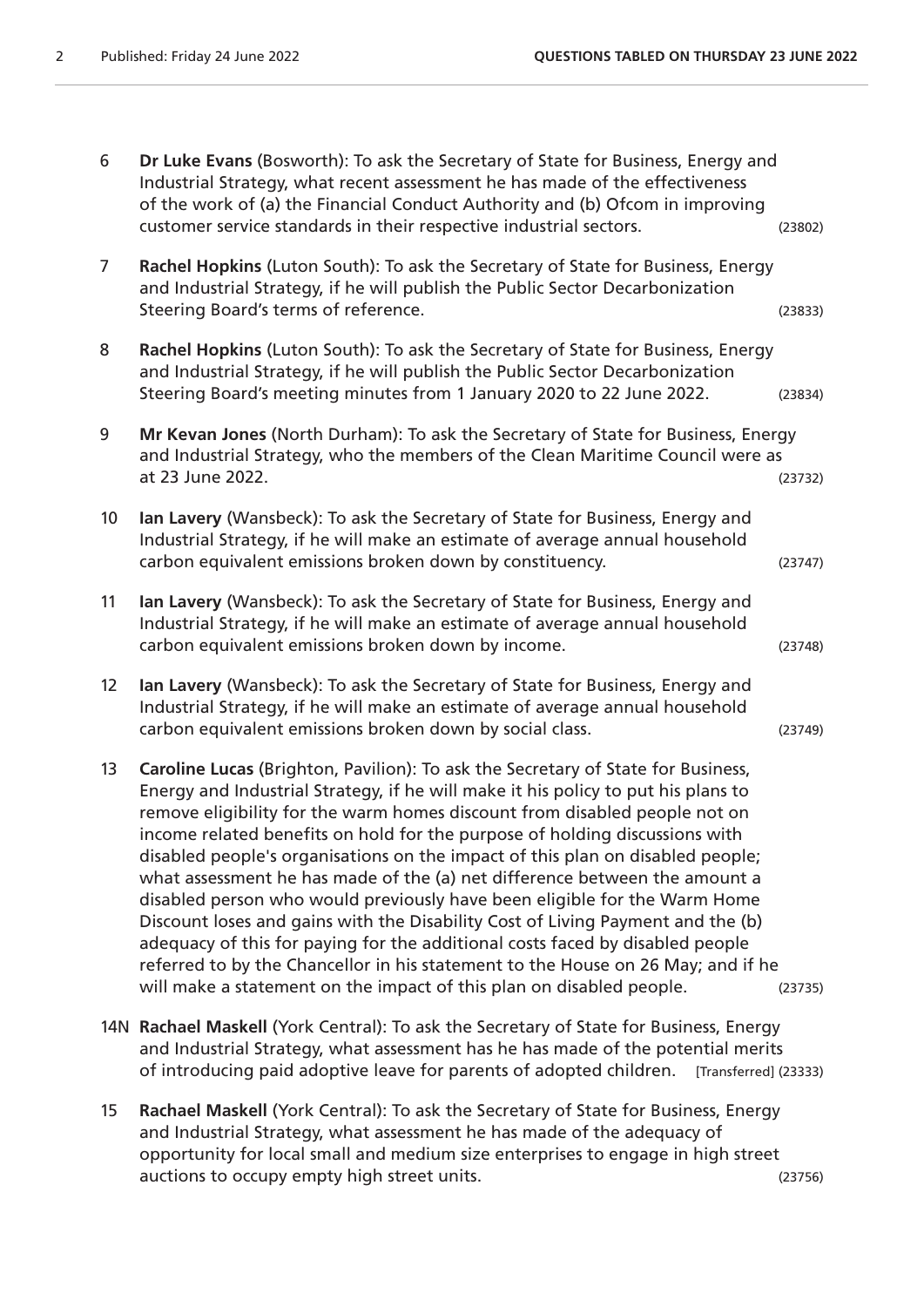- 16 **Rachael Maskell** (York Central): To ask the Secretary of State for Business, Energy and Industrial Strategy, whether his Department has made a recent assessment of the potential merits of incubator hubs for (a) new businesses and (b) the shared business community. (23757)
- 17 **Rachael Maskell** (York Central): To ask the Secretary of State for Business, Energy and Industrial Strategy, whether his Department is taking steps to encourage the establishment of more social businesses and cooperatives. (23758)
- 18 **Rachael Maskell** (York Central): To ask the Secretary of State for Business, Energy and Industrial Strategy, whether he has made an assessment of the potential merits of a co-operative business incubator for growing the social business sector.

```
(23759)
```
- 19 **Dr Dan Poulter** (Central Suffolk and North Ipswich): To ask the Secretary of State for Business, Energy and Industrial Strategy, what steps he is taking to ensure that domestic energy customers living in park homes are eligible for the £400 discount on energy bills in autumn 2022. [Transferred] (23269)
- 20 **Alexander Stafford** (Rother Valley): To ask the Secretary of State for Business, Energy and Industrial Strategy, if his Department will take steps to help encourage people who use domestic heating oil to switch to more environmentally friendly forms of heating. (23819)
- 21 **Alexander Stafford** (Rother Valley): To ask the Secretary of State for Business, Energy and Industrial Strategy, whether he plans to introduce a cap on the prices of domestic heating oil. (23820)
- 22 **Alexander Stafford** (Rother Valley): To ask the Secretary of State for Business, Energy and Industrial Strategy, what steps he is taking to help tackle the effect of the rise in the cost of energy on rural homes reliant on domestic heating oil. (23821)
- 23 **Alexander Stafford** (Rother Valley): To ask the Secretary of State for Business, Energy and Industrial Strategy, what steps his Department is taking to help connect rural homes that rely on domestic heating oil to mains gas heating. (23822)
- 24 **Alexander Stafford** (Rother Valley): To ask the Secretary of State for Business, Energy and Industrial Strategy, if he will take steps to provide support to people who use domestic heating oil until green heating alternatives become more affordable. (23823)
- 25 **Alexander Stafford** (Rother Valley): To ask the Secretary of State for Business, Energy and Industrial Strategy, how many homes that previously used domestic heating oil have successfully applied for funding through the Boiler Upgrade Scheme since the commencement of that scheme. (23824)
- 26 **Alexander Stafford** (Rother Valley): To ask the Secretary of State for Business, Energy and Industrial Strategy, if his Department will make an assessment of the potential merits of introducing a grant scheme for connecting rural homes to mains gas. (23825)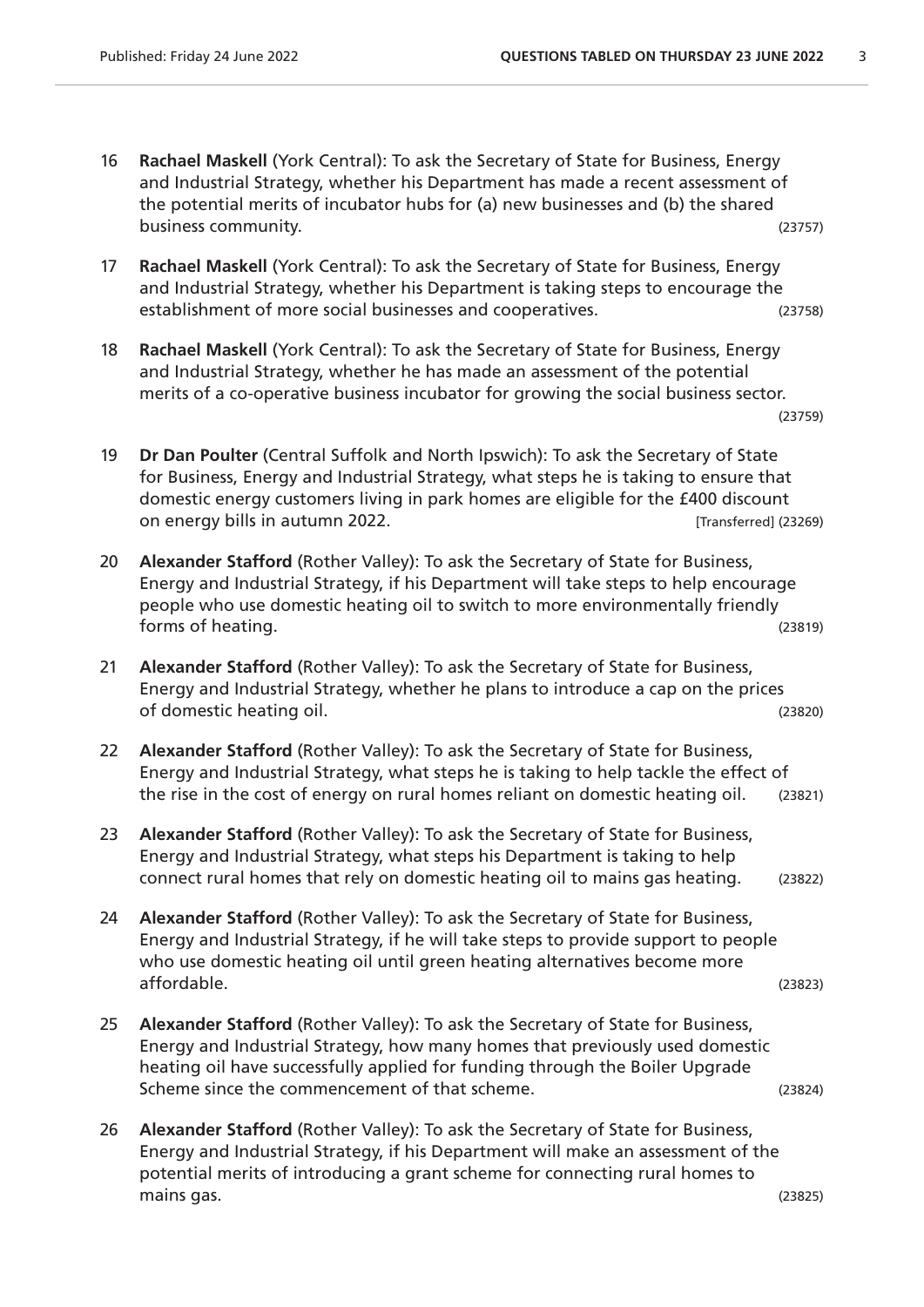- 27 **Rachael Maskell** (York Central): To ask the Secretary of State for Digital, Culture, Media and Sport, whether he plans to put in place provisions for community activities for children and young people during the 2022 summer holidays. (23763)
- 28 **Rachael Maskell** (York Central): To ask the Secretary of State for Digital, Culture, Media and Sport, what discussions he had with leaders of local authorities on the provision of activities for children and young people during the 2022 summer holidays. (23764)
- 29 **Rachael Maskell** (York Central): To ask the Secretary of State for Digital, Culture, Media and Sport, what steps he is taking to ensure the sufficiency of youth work services to support and keep young people safe during the 2022 summer holidays. (23765)
- 30 **Rachael Maskell** (York Central): To ask the Secretary of State for Digital, Culture, Media and Sport, if he will make additional funding available for youth services to work with young people during the 2022 summer holidays. (23766)
- 31 **Rachael Maskell** (York Central): To ask the Secretary of State for Digital, Culture, Media and Sport, if she will make it her policy to introduce cheaper entry for young people to (a) heritage, (b) sport and (c) arts venues and activities during the 2022 summer holidays. (23767)
- 32 **Alexander Stafford** (Rother Valley): To ask the Secretary of State for Education, what steps he is taking to ensure every (a) disabled child, (b) young person and (c) their families receive the social care support they need. (23818)
- 33 **Feryal Clark** (Enfield North): To ask the Secretary of State for Environment, Food and Rural Affairs, what steps he is taking to ensure an adequate food supply in the context of potential shortages. (23807)
- 34 **Rachel Hopkins** (Luton South): To ask the Secretary of State for Environment, Food and Rural Affairs, if he will publish the terms of reference for the 25 Year Environment Plan Board. (23829)
- 35 **Rachel Hopkins** (Luton South): To ask the Secretary of State for Environment, Food and Rural Affairs, if he will publish the 25-Year Environment Plan Board's meeting minutes from 1 January 2020 to 22 June 2022.
- 36 **Dr Neil Hudson** (Penrith and The Border): To ask the Secretary of State for Environment, Food and Rural Affairs, whether he is taking steps to encourage investment in plastic reprocessing facilities in Cumbria. (23815)
- 37 **Ruth Jones** (Newport West): To ask the Secretary of State for Environment, Food and Rural Affairs, how many meetings he has had in 2022 with his EU counterparts on making it easier for British citizens to travel to and within the EU with their pets. (23792)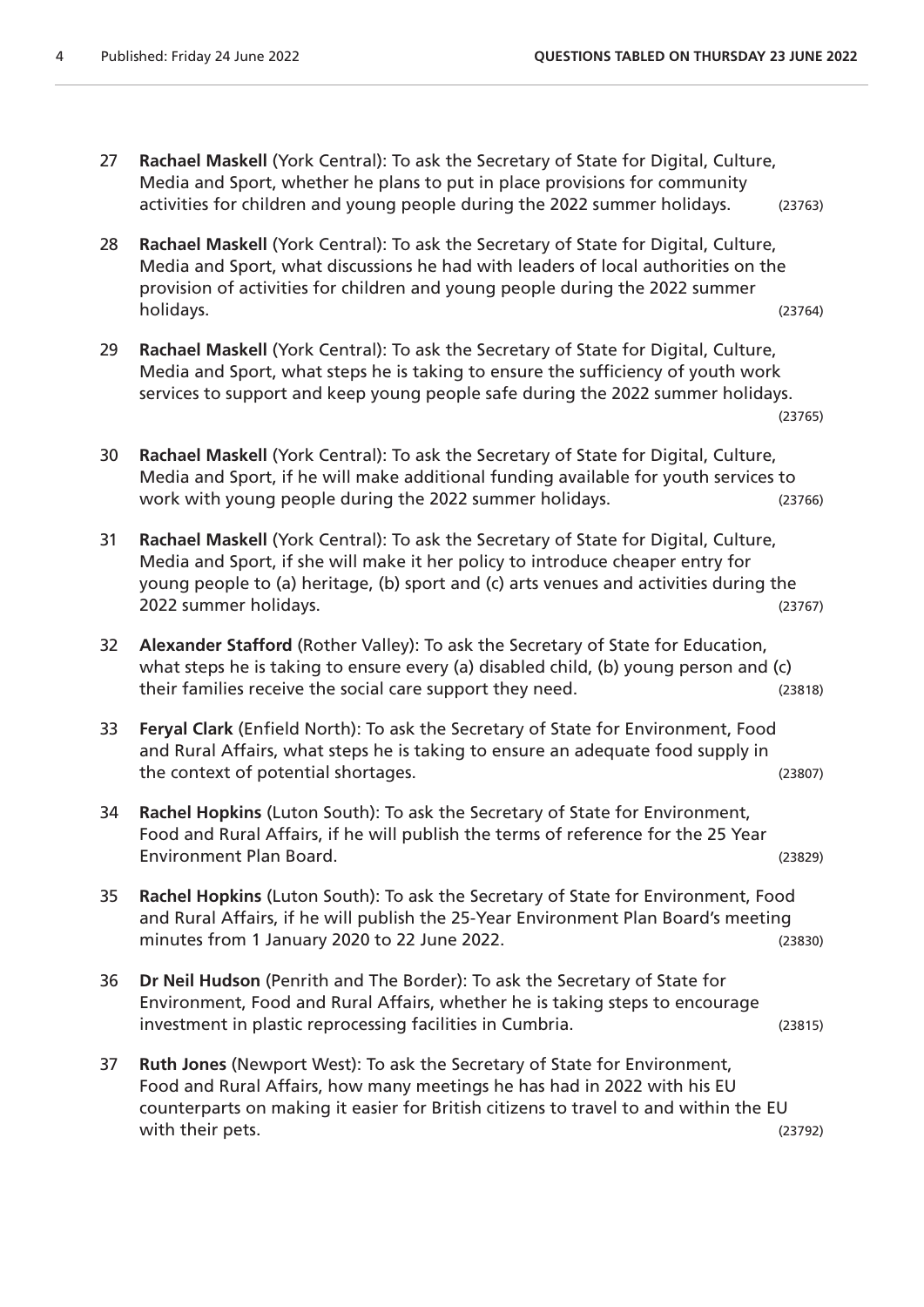- 38N **Liz Saville Roberts** (Dwyfor Meirionnydd): To ask the Secretary of State for Environment, Food and Rural Affairs, whether he has had recent discussions with (a) Cabinet colleagues, (b) Devolved Governments and (c) Local Government on the promotion of the consumption of proximate seasonal produce. [Transferred] (23362)
- 39 **Julian Knight** (Solihull): To ask the Secretary of State for International Trade, what steps her Department is taking to increase foreign direct investment into (a) Solihull constituency and (b) England. The same state of the set of the state of the state of the state of the state of the state of the state of the state of the state of the state of the state of the state of the state o
- 40 **Gareth Thomas** (Harrow West): To ask the Secretary of State for International Trade, whether she received advice from the Digital Regulation Cooperation Forum on trade negotiations with (a) Australia and (b) New Zealand; and if she will make a statement. (23703)
- 41 **Gareth Thomas** (Harrow West): To ask the Secretary of State for International Trade, if she will make an assessment of the potential merits of adopting the UNICTRAL Model Law 2017 for UK-Australia trade; and if she will make a statement. (23704)
- 42 **Caroline Lucas** (Brighton, Pavilion): To ask the Secretary of State for Levelling Up, Housing and Communities, how many of the homes sold during the Voluntary Right to Buy Midlands pilot have been replaced since the commencement of that scheme; what recent assessment he has made of whether the pilot will lead to a one-for-one replacement of the homes that have been sold; and if he will make a statement. (23736)
- 43 **Caroline Lucas** (Brighton, Pavilion): To ask the Secretary of State for Levelling Up, Housing and Communities, with reference to the Evaluation of Midlands Voluntary Right to Buy Pilot, what steps he is taking to address the indication from housing associations that they will find meeting the collective commitment to one for one challenging, particularly without putting their own resources in to part-fund replacements. (23737)
- 44 **Caroline Lucas** (Brighton, Pavilion): To ask the Secretary of State for Levelling Up, Housing and Communities, with reference to his plans to extend right to buy housing association properties, what comparative assessment he has made of the (a) difference in cost to Government of one-for-one compared to like for like replacement of each social housing property sold and (b) level of potential risk that (i) properties will be sold on to buy to let private landlords in the future and (ii) the policy will contribute to a reduction in the overall number of social homes for rent; and if he will make a statement. (23738)
- 45 **Cherilyn Mackrory** (Truro and Falmouth): To ask the Secretary of State for Levelling Up, Housing and Communities, when his Department plans to publish further details on the Faith New Deal Pilot Fund, including award decisions. (23796)
- 46 **Lee Anderson** (Ashfield): To ask the Secretary of State for Transport, what steps his Department is taking to help avoid future railway strikes. (23793)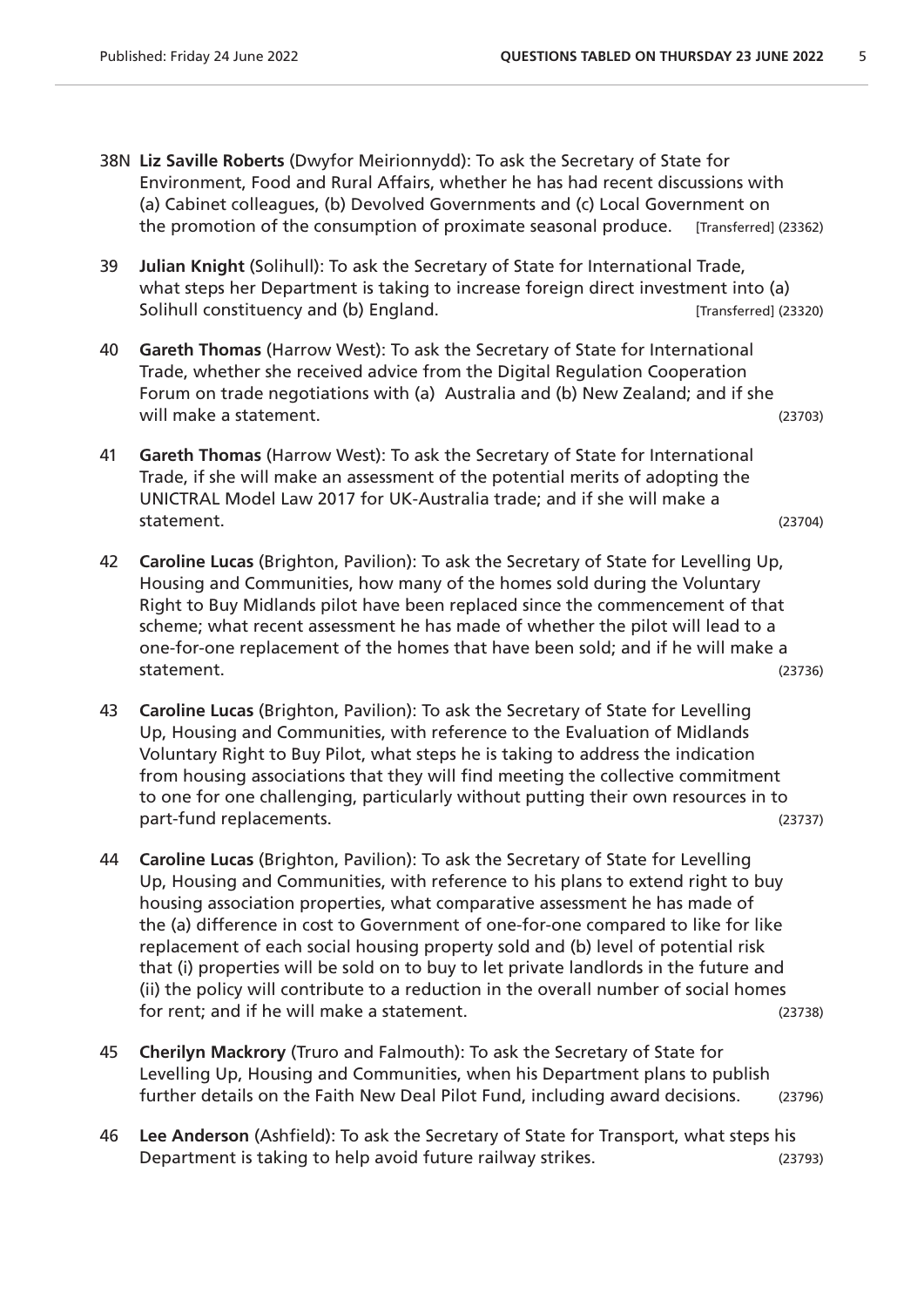47 **Lee Anderson** (Ashfield): To ask the Secretary of State for Transport, whether his Department is taking steps to connect Nottingham with rural parts of Nottinghamshire via the restoration of the Maid Marian Line. (23794)

- 48 **Daisy Cooper** (St Albans): To ask the Secretary of State for Transport, pursuant to the Answer of 16 June 2022 to Question 14617, how much of the £525 million funding to deliver zero emissions buses has been allocated to local authorities as at 8 June 2022; and how much of that funding has been spent by local authorities on expenditure other than that which will deliver zero emissions buses. (23797)
- 49 **Daisy Cooper** (St Albans): To ask the Secretary of State for Transport, pursuant to the Answer of 16 June to Question 14617, with reference to the around £780 million funding allocated for bus infrastructure from the City Region Sustainable Transport Settlements, how much and what proportion of that funding has been (a) allocated to (i) local authorities and (ii) city region partners and (b) spent by those authorities and partnerships on expenditure other than that for bus infrastructure. (23798)
- 50 **Daisy Cooper** (St Albans): To ask the Secretary of State for Transport, pursuant to the Answer of 16 June to Question 14617, with reference to the £42 million per year funding for Local Transport Authorities under the Bus Service Operators Grant scheme, how much and what proportion of that funding has been spent by those authorities on expenditure other than directly financing bus routes in each of the last five years, broken down by local authority area. (23799)
- 51 **Martyn Day** (Linlithgow and East Falkirk): To ask the Secretary of State for Transport, how many people who apply to the DVLA for car tax are eligible for a discount due to receiving benefits. (23779)
- 52 **Martyn Day** (Linlithgow and East Falkirk): To ask the Secretary of State for Transport, how long it takes for people to apply to the DVLA for car tax via post where they are eligible to receive a discount due to receiving benefits and ineligible to apply online or at the Post Office. (23780)
- 53 **Tom Hunt** (Ipswich): To ask the Secretary of State for Transport, what assessment he has made of the impact of rail strikes on the Port of Felixstowe. [Transferred] (23429)
- 54 **Mr Barry Sheerman** (Huddersfield): To ask the Secretary of State for Transport, what steps he is taking to increase the use of waterways for freight transportation. (23709)
- 55 **Mr Barry Sheerman** (Huddersfield): To ask the Secretary of State for Transport, what steps he is taking to increase the use of water freight. (23710)
- 56 **Mr Barry Sheerman** (Huddersfield): To ask the Secretary of State for Transport, what steps he is taking to commit to upgrading waterways by allocating adequate funding for navigation authorities. (23711)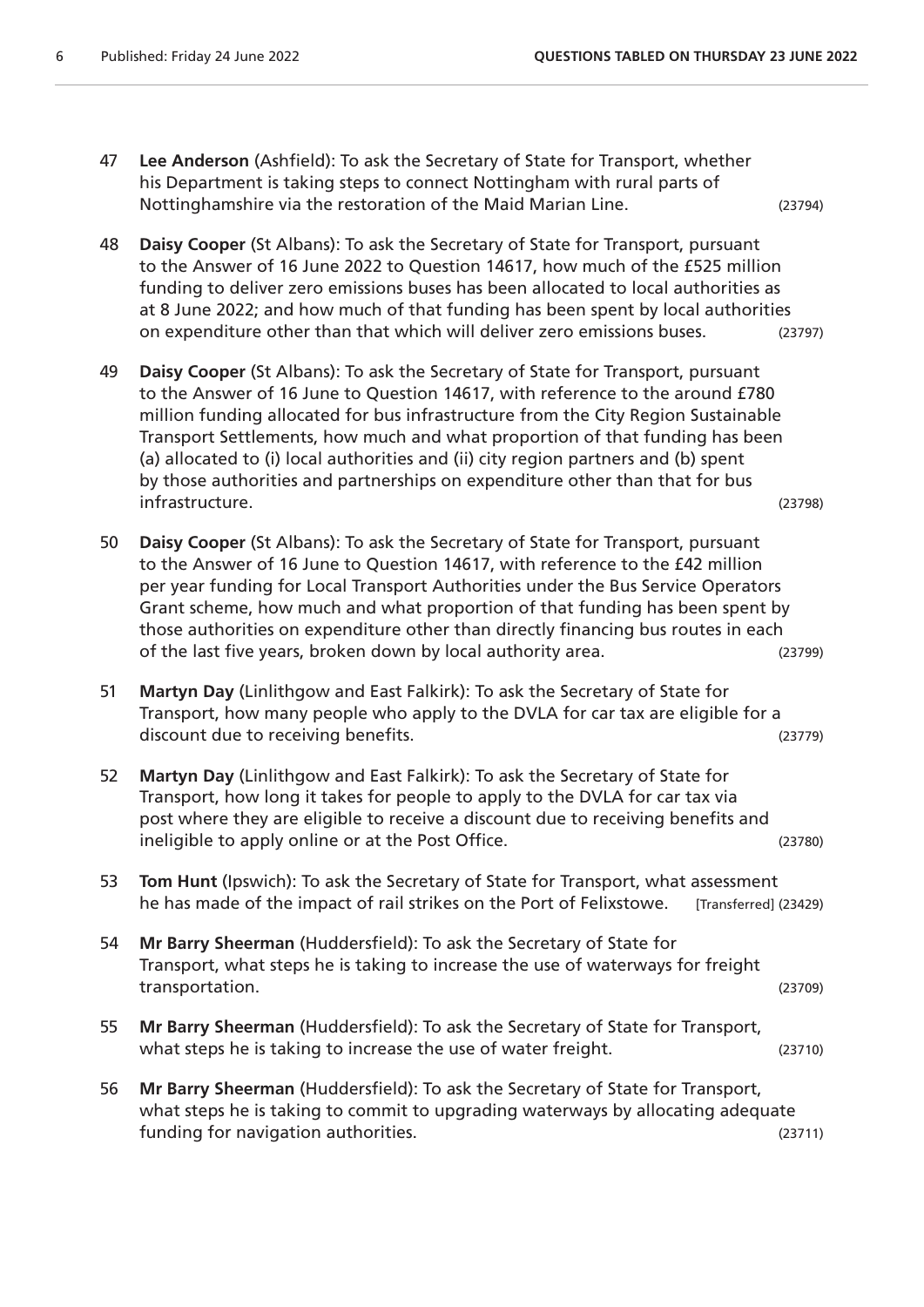- 57 **Mr Barry Sheerman** (Huddersfield): To ask the Secretary of State for Transport, what plans he has to upgrade existing waterways so that they can take larger cargos. (23712)
- 58 **Mr Barry Sheerman** (Huddersfield): To ask the Secretary of State for Transport, what plans he has to take steps to increase funding and beneficiaries of the Freight Facilities Grant for capital equipment. (23713)
- 59 **James Wild** (North West Norfolk): To ask the Secretary of State for Transport, if he will list the regulatory authorisations are required from the Food Standards Agency for conventionally bred crops. The same conventional (23436) and  $[Transformed]$  (23436)
- 60 **Mr Steve Baker** (Wycombe): To ask the Secretary of State for Work and Pensions, if she will make it her policy to ensure that children in care receive National Insurance numbers at the same time as children living with their biological parents; and if she will make a statement. (23740)
- 61 **Alison McGovern** (Wirral South): To ask the Secretary of State for Work and Pensions, what (a) data sources and (b) management information her Department uses to assess how many people on out of work benefits move into work. (23741)
- 62 **Alison McGovern** (Wirral South): To ask the Secretary of State for Work and Pensions, whether the performance management framework for (a) work coaches and (b) managers of Jobcentre Plus districts includes an assessment of the number of people in their caseloads who find work. (23742)
- 63 **Nick Gibb** (Bognor Regis and Littlehampton): To ask the Secretary of State for Health and Social Care, if he will make it his policy to offer a second booster vaccination to all adults, in the context of rising hospitalisations from covid-19. (23702)
- 64 **Rachael Maskell** (York Central): To ask the Secretary of State for Health and Social Care, if he will take steps to ensure additional mental health provision for young people during the upcoming school summer holidays. (23760)
- 65 **Rachael Maskell** (York Central): To ask the Secretary of State for Health and Social Care, if he will take steps to ensure that children have access to healthy meals during the school summer holidays when free school meals are not provided. (23761)
- 66 **Rachael Maskell** (York Central): To ask the Secretary of State for Health and Social Care, if he will take steps to ensure that all children take part in daily exercise during the 2022 summer holidays. (23762) and the control of the control of the control of the control of the control of the control of the control of the control of the control of the control of the control of the control
- 67 **Jim Shannon** (Strangford): To ask the Secretary of State for Health and Social Care, whether his Department has made an assessment of the potential merits of using single use endoscopes in cases (a) of increased infection risk and (b) where reusable endoscopes are not readily available. (23744)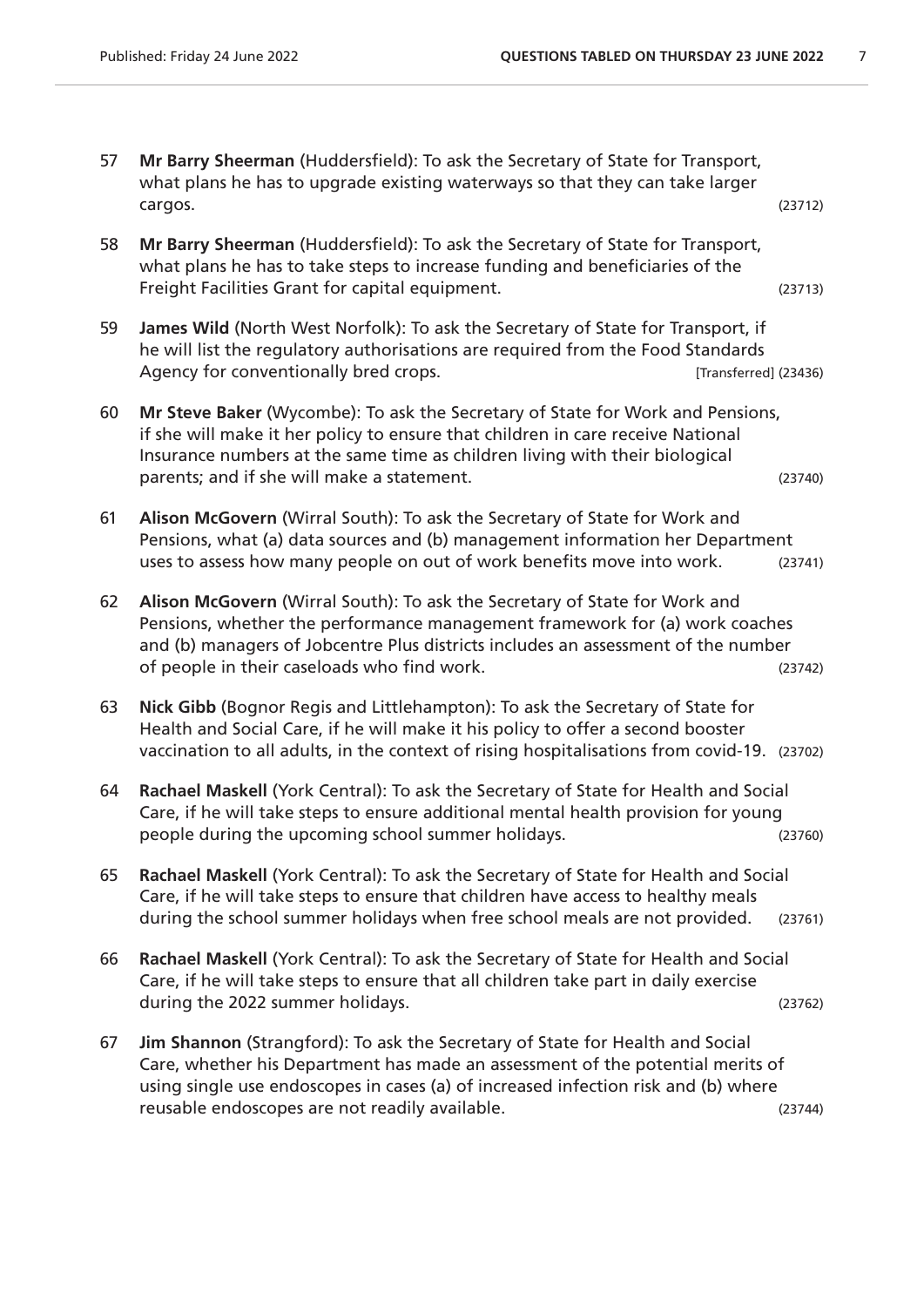- 68 **Jim Shannon** (Strangford): To ask the Secretary of State for Health and Social Care, if his Department will make an assessment of the impact of reprocessed endoscopes on level of risk for patients in critical care environments; and if he will make a statement. (23745)
- 69 **Jim Shannon** (Strangford): To ask the Secretary of State for Health and Social Care, what plans his Department has to help ensure single-use endoscopes are available in critical care settings; and if he will make a statement. (23746)
- 70 **Mr Barry Sheerman** (Huddersfield): To ask the Secretary of State for Health and Social Care, if his Department will permanently exempt NHS staff from hospital car parking charges. (23714)
- 71 **Ruth Jones** (Newport West): To ask the Secretary of State for Foreign, Commonwealth and Development Affairs, what recent discussions she has had with her international counterparts about the humanitarian situation in Afghanistan. (23790)
- 72 **Ruth Jones** (Newport West): To ask the Secretary of State for Foreign, Commonwealth and Development Affairs, what recent discussions she has had with her international counterparts on the humanitarian, security and political situation in Myanmar. (23791)
- 73 **Dr Matthew Offord** (Hendon): To ask the Secretary of State for Foreign, Commonwealth and Development Affairs, what assistance her Department is providing to those people affected by the earthquake in Afghanistan on 21 June 2022. (23739)
- 74 **Daisy Cooper** (St Albans): To ask the Secretary of State for the Home Department, with reference to the Foreign, Commonwealth and Development Office's guidance entitled, Afghan Citizens Resettlement Scheme Pathway 3: eligibility for British Council and GardaWorld contractors and Chevening Alumni, published on 13 June 2022, if she will make an assessment of the adequacy of the limit of 1,500 applicants to that pathway in meeting the needs of those eligible groups. (23800)
- 75 **Daisy Cooper** (St Albans): To ask the Secretary of State for the Home Department, what steps she is taking to ensure that Afghan refugees accepted under the Afghan Citizens Resettlement Scheme receive their Biometric Residence Permits without undue delay. The same state of the set of the set of the set of the set of the set of the set of the set of the set of the set of the set of the set of the set of the set of the set of the set of the set of the set
- 76 **Wera Hobhouse** (Bath): To ask the Secretary of State for the Home Department, what assessment she has made of the potential impact of differential treatment on Ukrainian refugees arriving via the Homes for Ukraine scheme and those arriving through family visas. (23783)
- 77 **Wera Hobhouse** (Bath): To ask the Secretary of State for the Home Department, what financial support her Department is providing for Ukrainian refugees arriving in the UK through family visas. (23784)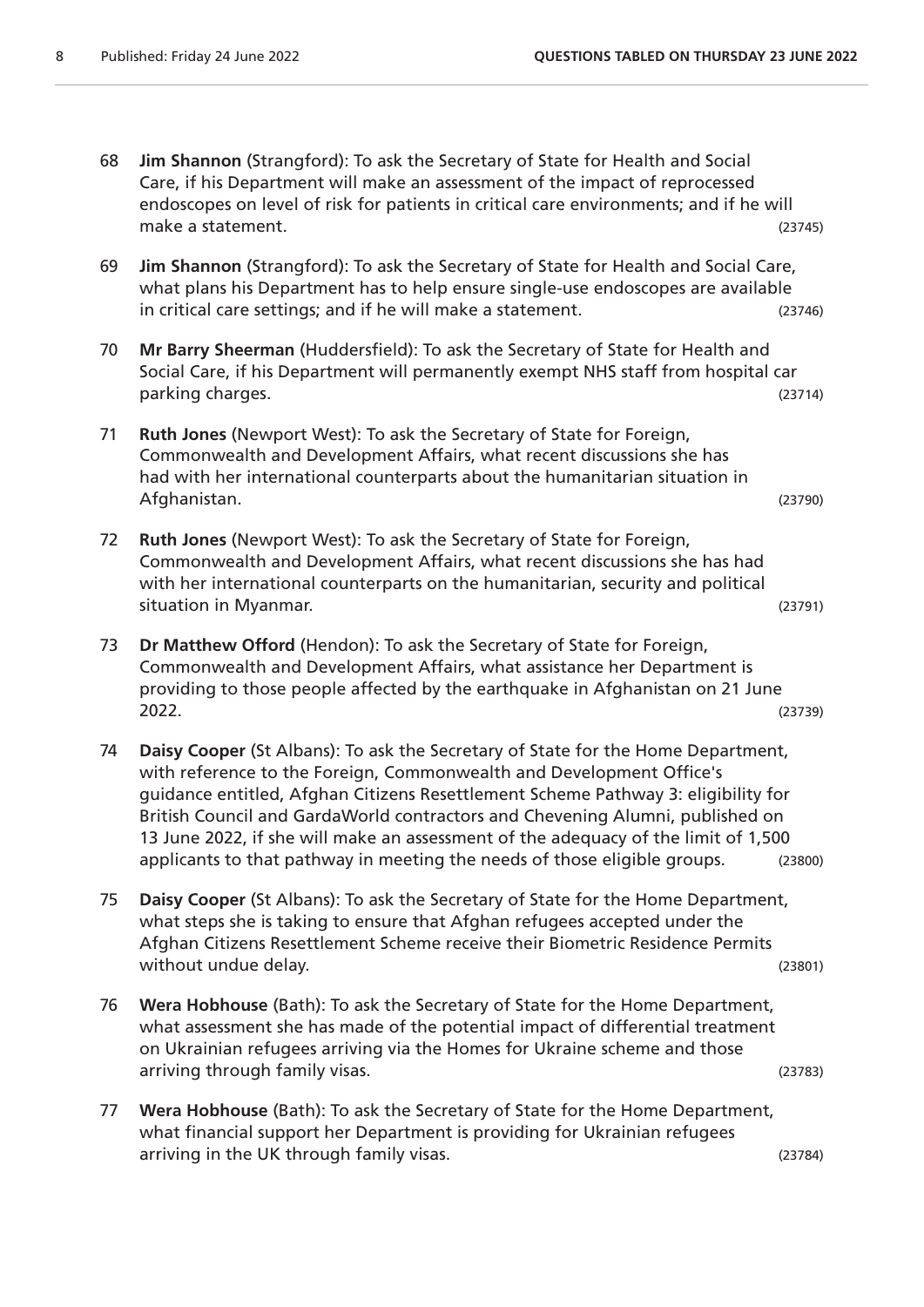| 78 | Mr Barry Sheerman (Huddersfield): To ask the Secretary of State for the Home<br>Department, whether she has had recent discussions with the Road Collision<br>Investigation Branch on trends in the level of investigations into road traffic                       |         |
|----|---------------------------------------------------------------------------------------------------------------------------------------------------------------------------------------------------------------------------------------------------------------------|---------|
|    | fatalities.                                                                                                                                                                                                                                                         | (23707) |
| 79 | Mr Barry Sheerman (Huddersfield): To ask the Secretary of State for the Home<br>Department, what steps her Department is taking to ensure that women and<br>children are protected from public sexual harassment.                                                   | (23715) |
| 80 | Alexander Stafford (Rother Valley): To ask the Secretary of State for the Home<br>Department, what steps her Department is taking to help prevent the theft of<br>domestic heating oil.                                                                             | (23826) |
| 81 | Alexander Stafford (Rother Valley): To ask the Secretary of State for the Home<br>Department, whether her Department has provided recent guidance to the police<br>on preventing the theft of domestic heating oil.                                                 | (23827) |
| 82 | Alexander Stafford (Rother Valley): To ask the Secretary of State for the Home<br>Department, how many instances of domestic heating oil theft have been<br>recorded by the police in the last year.                                                                | (23828) |
| 83 | Mr Kevan Jones (North Durham): To ask the Secretary of State for Defence, what<br>the total value of shipbuilding contracts awarded by his Department was in each<br>year since 2015.                                                                               | (23718) |
| 84 | Mr Kevan Jones (North Durham): To ask the Secretary of State for Defence, what<br>estimate he has made of the number of jobs that will be created by the Fleet Solid<br>Support Ship contract.                                                                      | (23719) |
| 85 | Mr Kevan Jones (North Durham): To ask the Secretary of State for Defence,<br>whether he assesses the Fleet Solid Support Ship to be a warship.                                                                                                                      | (23720) |
| 86 | Mr Kevan Jones (North Durham): To ask the Secretary of State for Defence, what<br>estimate he has made of the proportion of steel that will be used in the new Fleet<br>Solid Support Ships that will be UK steel.                                                  | (23721) |
| 87 | Mr Kevan Jones (North Durham): To ask the Secretary of State for Defence,<br>whether he has held meetings with representatives of (a) industry and (b) trade<br>unions on ensuring that the UK supply chain benefits from the Fleet Solid Support<br>Ship contract. | (23722) |
| 88 | Mr Kevan Jones (North Durham): To ask the Secretary of State for Defence, what<br>the contract value is for the Fleet Solid Support Ship contract.                                                                                                                  | (23723) |
| 89 | Mr Kevan Jones (North Durham): To ask the Secretary of State for Defence,<br>what recent progress his Department has made on the establishment of the<br>Shipbuilding Skills Taskforce.                                                                             | (23727) |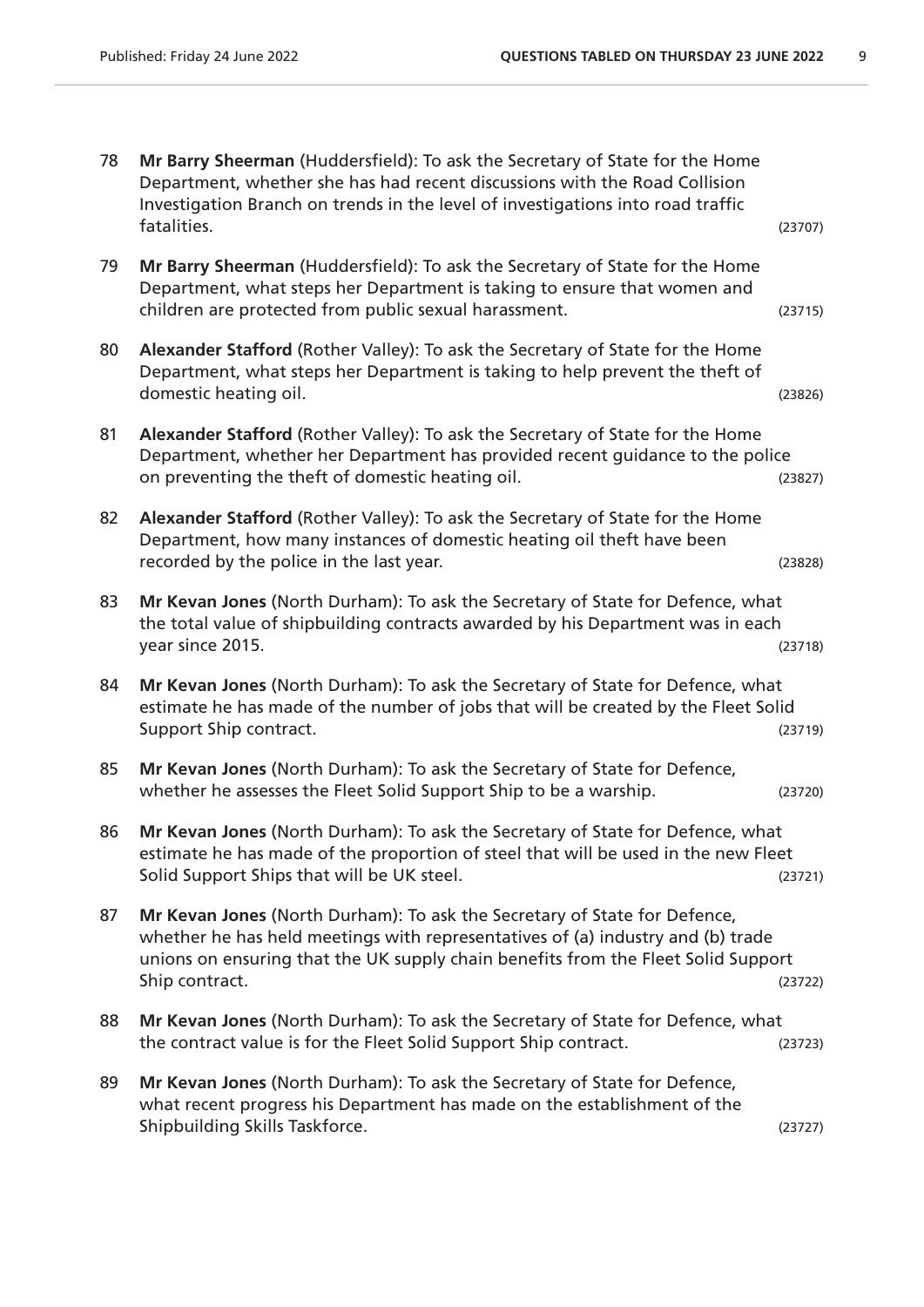| 90  | Mr Kevan Jones (North Durham): To ask the Secretary of State for Defence, how<br>many members of the Shipbuilding Skills Taskforce were also members of the<br>Maritime Enterprise Working Group.                                                                                                                                                                                                                                                                                                                 | (23728) |
|-----|-------------------------------------------------------------------------------------------------------------------------------------------------------------------------------------------------------------------------------------------------------------------------------------------------------------------------------------------------------------------------------------------------------------------------------------------------------------------------------------------------------------------|---------|
| 91  | Mr Kevan Jones (North Durham): To ask the Secretary of State for Defence, how<br>many full-time staff the Maritime Skills Commission has.                                                                                                                                                                                                                                                                                                                                                                         | (23730) |
| 92  | Mr Kevan Jones (North Durham): To ask the Secretary of State for Defence, how<br>much money from the public purse has so far been allocated to the Maritime<br>Capability Campaign Office.                                                                                                                                                                                                                                                                                                                        | (23731) |
| 93  | Mr Barry Sheerman (Huddersfield): To ask the Secretary of State for Justice,<br>pursuant to the Answer of 26 May 2022 to Question 5346 on Roads: Accidents, if<br>he will publish further details on the schemes available to provide compensation<br>and support to victims and families of road crash fatalities.                                                                                                                                                                                               | (23708) |
| 94  | Matt Vickers (Stockton South): To ask the Secretary of State for Justice, what steps<br>he is taking to tackle terrorism in prisons.                                                                                                                                                                                                                                                                                                                                                                              | (23808) |
| 95  | Matt Vickers (Stockton South): To ask the Secretary of State for Justice, what steps<br>he is taking to reform the parole system.                                                                                                                                                                                                                                                                                                                                                                                 | (23809) |
| 96  | Matt Vickers (Stockton South): To ask the Secretary of State for Justice, what steps<br>he is taking to support the International Criminal Court.                                                                                                                                                                                                                                                                                                                                                                 | (23810) |
| 97  | Matt Vickers (Stockton South): To ask the Secretary of State for Justice, what steps<br>his Department is taking to modernise the courts system.                                                                                                                                                                                                                                                                                                                                                                  | (23811) |
| 98  | Matt Vickers (Stockton South): To ask the Secretary of State for Justice, what<br>progress his Department has made in creating new prison places.                                                                                                                                                                                                                                                                                                                                                                 | (23812) |
| 99  | Matt Vickers (Stockton South): To ask the Secretary of State for Justice, what steps<br>his Department is taking to support victims of rape and sexual abuse.                                                                                                                                                                                                                                                                                                                                                     | (23813) |
|     | 100 Matt Vickers (Stockton South): To ask the Secretary of State for Justice, what<br>progress his Department has made on updating the Human Rights Act.                                                                                                                                                                                                                                                                                                                                                          | (23814) |
| 101 | Adam Afriyie (Windsor): To ask the Chancellor of the Exchequer, pursuant to the<br>Answer of 13 June 2022 to Question 11630 on Cryptocurrencies: Regulation, what<br>assessment he has made of the (a) adequacy of existing skills and qualifications<br>and (b) requirement to acquire further skills of brokers who (i) are already<br>regulated and compliant with Money Laundering Regulations and (ii) do not<br>intend to custody cryptoassets themselves but instead use a registered cryptoasset<br>firm. | (23734) |
|     | 102 Stephen Farry (North Down): To ask the Chancellor of the Exchequer, with<br>reference to the Answer of 16 June 2022 to Question 15398 on Tax Allowances:                                                                                                                                                                                                                                                                                                                                                      |         |

Health Professions, what the Government's policy is on the validity of medics incurring tax charges albeit managed via scheme pays, for inadvertently exceeding annual allowances due to inflation. (23816)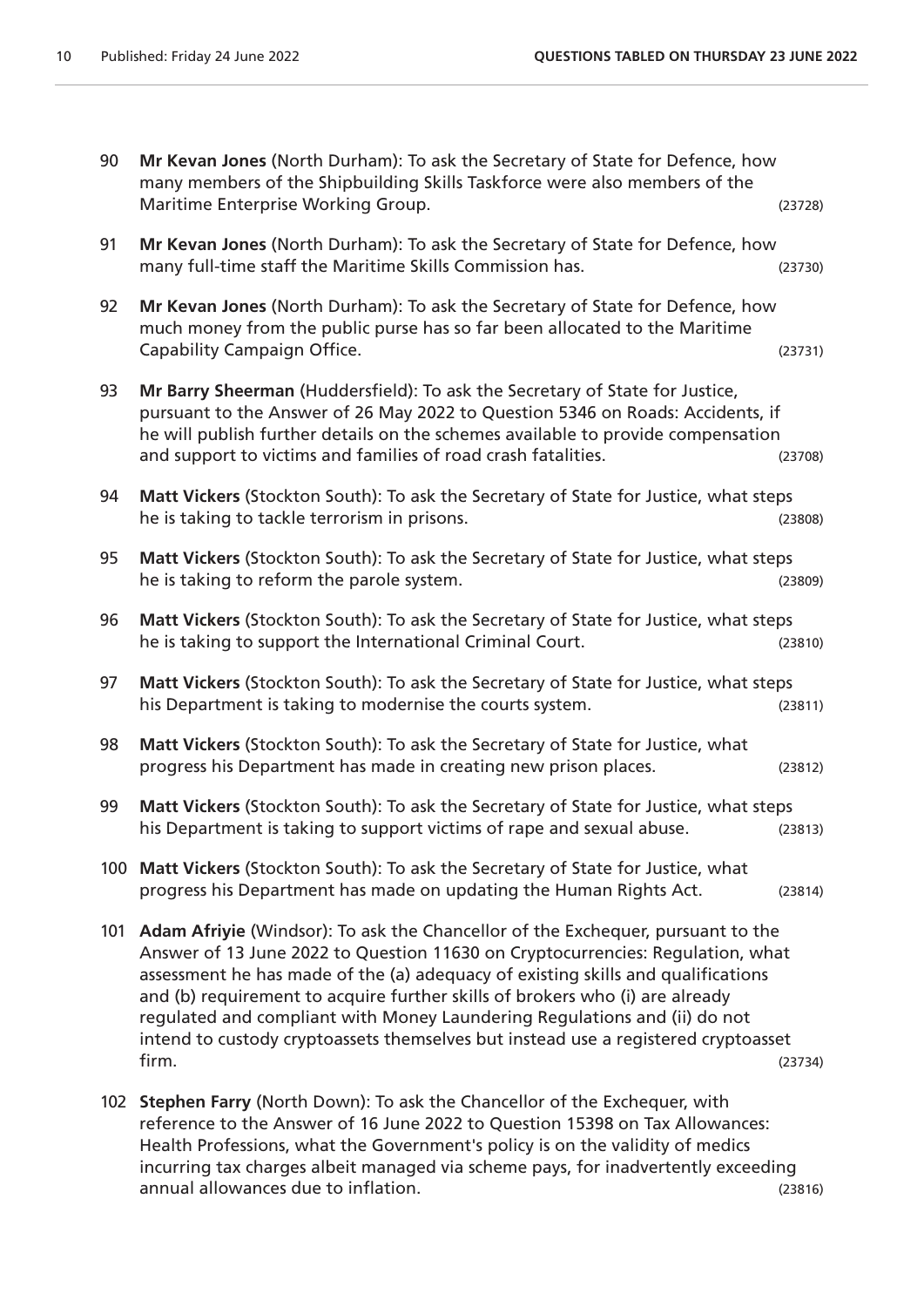- 103 **Rachael Maskell** (York Central): To ask the Chancellor of the Exchequer, if he will set out his proposal for the level of public sector pay ahead of summer 2022. (23773)
- 104 **Rachael Maskell** (York Central): To ask the Chancellor of the Exchequer, what comparative assessment he has made of the impact of percentage increases in pay for (a) low earning and (b) other public sector staff; and if he will make it his policy to prioritise the largest public sector pay increases for the lowest earners, in the context of the rise in the cost of living. (23774)
- 105 **Alexander Stafford** (Rother Valley): To ask the Chancellor of the Exchequer, what assessment his Department has made of the potential impact of the temporary windfall tax on future investment plans of electricity generation companies. (23817)

# Questions for Answer on Tuesday 28 June

#### **Questions for Written Answer**

- 1N **Sarah Olney** (Richmond Park): To ask the Minister for the Cabinet Office, if he will make an estimate of the (a) number of civil servants who were involved in and (b) the cost to the public purse of the (i) creation and (ii) maintenance of the Retained EU law dashboard as of 23 June 2022. (23782)
- 2N **Chi Onwurah** (Newcastle upon Tyne Central): To ask the Secretary of State for Business, Energy and Industrial Strategy, whether Innovate UK uses agile project management as a criteria for performance management for recipients of its grants. (23743)
- 3N **Helen Hayes** (Dulwich and West Norwood): To ask the Secretary of State for Education, how many designated Sure Start Children's Centres there were in each local authority in (a) 2010 and (b) 2021. (23781)
- 4N **Nick Thomas-Symonds** (Torfaen): To ask the Secretary of State for International Trade, what her Department's allocated budget and (b) staff headcount is for the trade and investment hubs in (i) Scotland, (ii) Wales, (iii) Northern Ireland and (iv) Darlington. (23775)
- 5N **Sir Christopher Chope** (Christchurch): To ask the Secretary of State for Levelling Up, Housing and Communities, if he will make it his policy that limited companies owned and controlled by local authorities in England be required to have at least two independent directors; and if he will make a statement on the transparency and accountability of such companies to local payers of council tax. (23705)
- 6N **Rachael Maskell** (York Central): To ask the Secretary of State for Levelling Up, Housing and Communities, what steps he is taking to measure the extent of retrofitting residential accommodation in local authority areas (a) in total and (b) among social housing stock. (23768)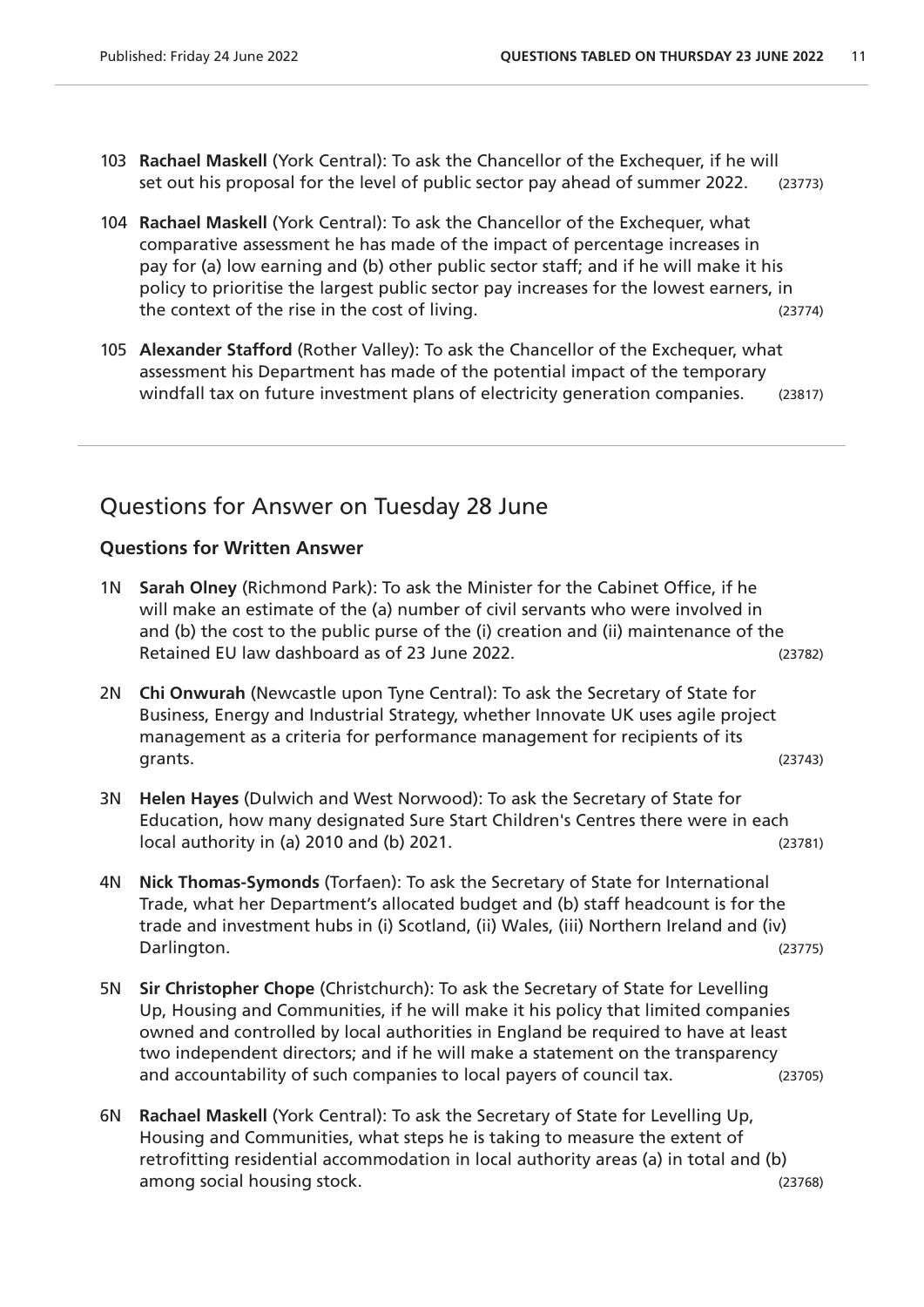- 7N **Rachael Maskell** (York Central): To ask the Secretary of State for Levelling Up, Housing and Communities, whether he has taken steps to prohibit the installation of gas in all new housing developments. (23769)
- 8N **Rachael Maskell** (York Central): To ask the Secretary of State for Levelling Up, Housing and Communities, if he will make an assessment of the potential merits of allocating new funding to support retrofitting housing stock with renewable energy, home insulation or heating transition. (23770)
- 9N **Mr Mark Harper** (Forest of Dean): To ask the Secretary of State for Health and Social Care, whether the additional financial support announced by the Chancellor in the Economy Update of 26 May 2022 and set out in the Cost of living support factsheet: 26 May 2022 will be taken into account when individual contributions to social care costs are calculated. The social care costs are calculated.
- 10N **Drew Hendry** (Inverness, Nairn, Badenoch and Strathspey): To ask the Secretary of State for Health and Social Care, with reference to the report by Sir Robert Francis entitled, Compensation and Redress for the Victims of Infected Blood, Recommendations for a Framework, what steps his Department is taking to help ensure timely action on implementing compensation for those infected and affected by contaminated blood products. (23753)

- 11N **Mr Richard Holden** (North West Durham): To ask the Secretary of State for Health and Social Care, when the Health Disparities White Paper will be published. (23806)
- 12N **Alex Norris** (Nottingham North): To ask the Secretary of State for Health and Social Care, pursuant to the Answer of 20 June 2022 to Question 18021 on Radioligand Therapy, what assessment he has made of the ability of NHS regional teams to assess providers' ability to deliver against required standards for radioligand therapy commissioning in the absence of agreed national standards.

(23788)

- 13N **Alex Norris** (Nottingham North): To ask the Secretary of State for Health and Social Care, pursuant to the Answer of 20 June 2022 to Question 18021 on Radioligand Therapy, if he will hold discussions with NHS leaders on steps that will be taken to help ensure that patient access to radioligand therapy is not delayed in the event that the system's capacity is not ready following any future NICE recommendations. (23789)
- 14N **Duncan Baker** (North Norfolk): To ask the Secretary of State for Foreign, Commonwealth and Development Affairs, if she will make it her policy not to sign Memorandums of Understanding with the Tunisian Government in the context of President Saied's recent dissolving of Parliament. (23803)
- 15N **Duncan Baker** (North Norfolk): To ask the Secretary of State for Foreign, Commonwealth and Development Affairs, what assessment the Government has made of the implications for its policies of the Tunisian Government's conduct in respect of civil society organisations. (23804)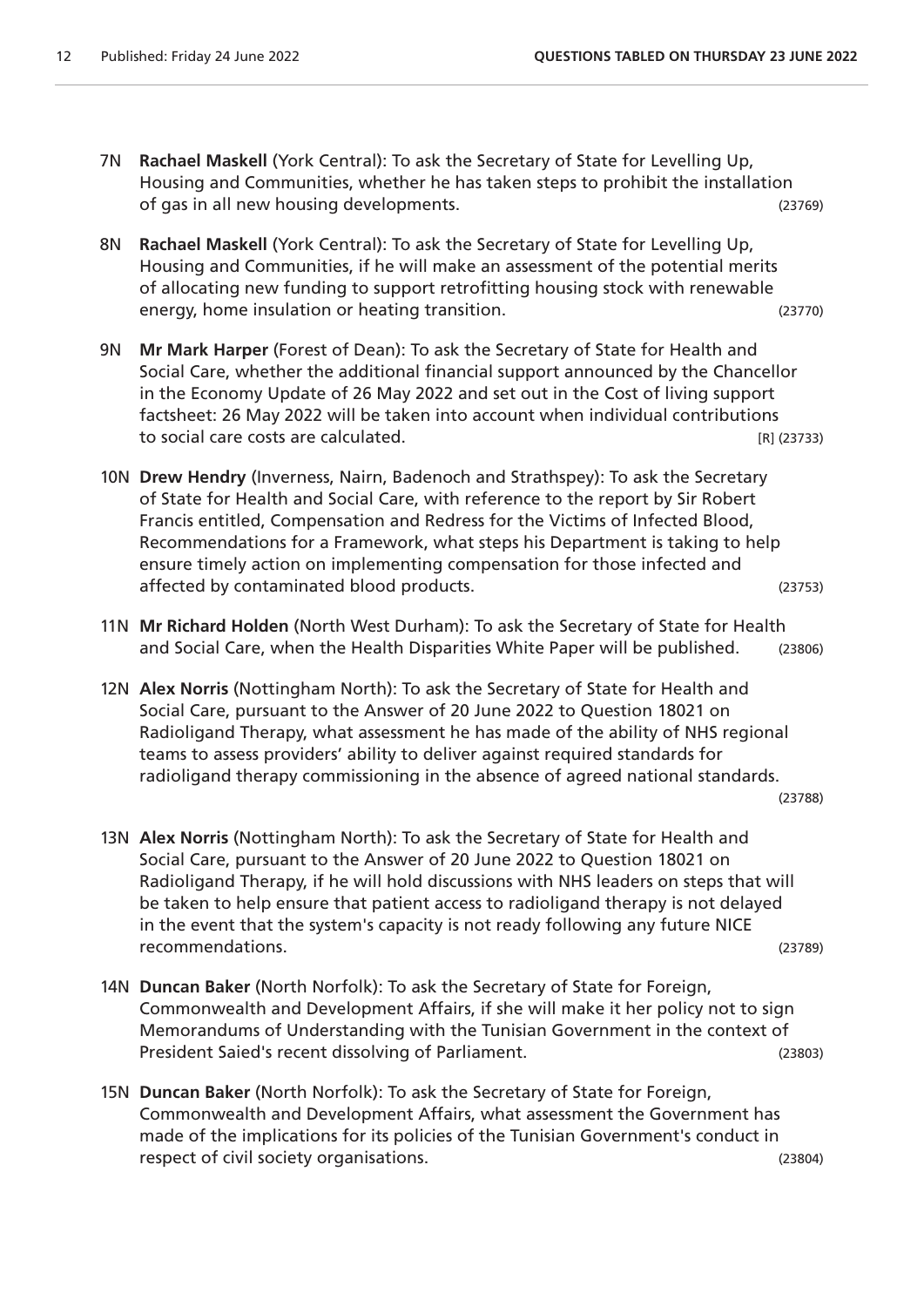- 16N **Mr Tanmanjeet Singh Dhesi** (Slough): To ask the Secretary of State for Foreign, Commonwealth and Development Affairs, whether she has taken steps to provide aid for people affected by the recent earthquake in Afghanistan. (23785)
- 17N **Mr Tanmanjeet Singh Dhesi** (Slough): To ask the Secretary of State for Foreign, Commonwealth and Development Affairs, what recent progress she has made on providing support to persecuted minority communities in Afghanistan. (23786)
- 18N **Mr Tanmanjeet Singh Dhesi** (Slough): To ask the Secretary of State for Foreign, Commonwealth and Development Affairs, what steps her Department is taking to prevent the persecution of Sikhs in Afghanistan, following the attack on the Karte Parwan Gurdwara in Kabul. (23787)
- 19N **Mary Kelly Foy** (City of Durham): To ask the Secretary of State for Foreign, Commonwealth and Development Affairs, pursuant to her oral answer to the hon. Member for South Staffordshire on 21 June 2022, Official Report, column 706, if he will provide a detailed breakdown of the £72 million of additional support provided to countries east Africa to help tackle the impacts of drought. (23795)
- 20N **Drew Hendry** (Inverness, Nairn, Badenoch and Strathspey): To ask the Secretary of State for Foreign, Commonwealth and Development Affairs, what recent discussions his Department has had with his Rwandan counterparts on (a) the resurgence in violence by M23 and (b) regional security in Central Africa. (23754)
- 21N **Drew Hendry** (Inverness, Nairn, Badenoch and Strathspey): To ask the Secretary of State for Foreign, Commonwealth and Development Affairs, what discussions his Department has had with the East African Community (EAC) on the impact of UK-Rwanda relations on regional security following the signing of the Migration and Economic Development Partnership, in the context of the EAC's regional force's announced deployment to the Democratic Republic of the Congo to combat M23. (23755)
- 22N **Drew Hendry** (Inverness, Nairn, Badenoch and Strathspey): To ask the Secretary of State for the Home Department, what assessment her Department has made of the adequacy of call back services by HM Passport Office. (23751)
- 23N **Mr Kevan Jones** (North Durham): To ask the Secretary of State for Defence, what arrangements are in place for ships within the Carrier Strike Group to receive dry stores from the support ships of other nations during deployment as of 23 June 2022. (23724)
- 24N **Mr Kevan Jones** (North Durham): To ask the Secretary of State for Defence, when the Fleet Solid Support Ship contracts will be awarded. (23725)
- 25N **Mr Kevan Jones** (North Durham): To ask the Secretary of State for Defence, what assessment he has made of how many jobs the Fleet Solid Support Ship would create, taking into account that the majority of the work is focused on the integration of components from overseas. (23726)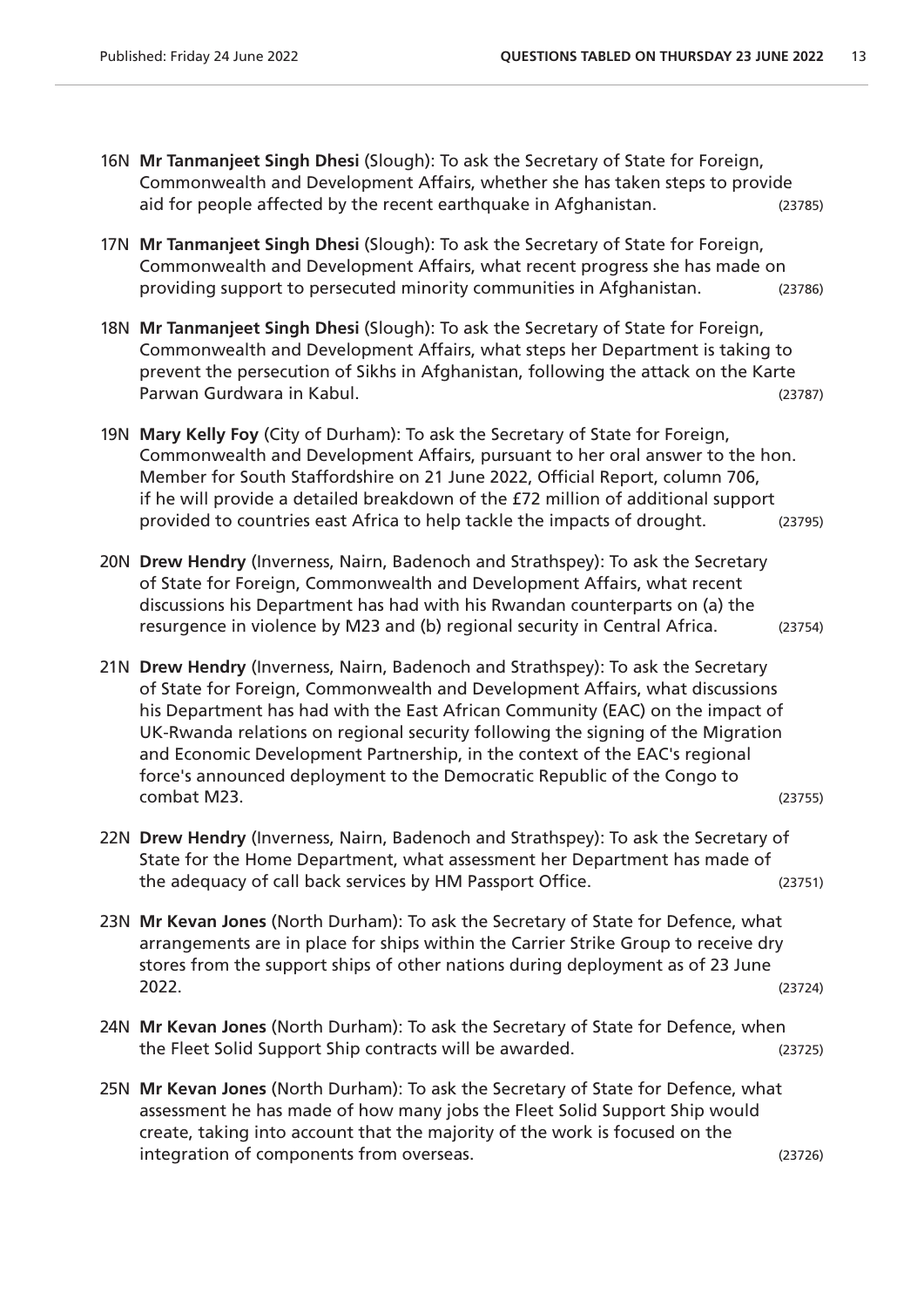- 26N **Mr Kevan Jones** (North Durham): To ask the Secretary of State for Defence, how many full-time staff are employed by the Maritime Capability Campaign Office. (23729)
- 27N **Drew Hendry** (Inverness, Nairn, Badenoch and Strathspey): To ask the Chancellor of the Exchequer, with reference to the report by Sir Robert Francis entitled, Compensation and Redress for the Victims of Infected Blood, Recommendations for a Framework, what assessment he has made of the potential merits of providing additional funding allocations to ensure payments for compensation to those affected by contaminated blood products is not funded from existing health and social care budgets. (23752)
- 28N **Mr Richard Holden** (North West Durham): To ask the Chancellor of the Exchequer, what assessment he has made of the potential effect of trends in the level of interest rates on people who are mortgage prisoners. (23805)
- 29N **Rachael Maskell** (York Central): To ask the Chancellor of the Exchequer, if he will take steps to ensure that his public sector pay remits focus on poverty reduction.

(23771)

- 30N **Rachael Maskell** (York Central): To ask the Chancellor of the Exchequer, if he will make it his policy to provide a pay increase to care workers that would help tackle (a) retention and (b) recruitment needs in the sector. (23772)
- 31N **Owen Thompson** (Midlothian): To ask the Chancellor of the Exchequer, with reference to funeral plans coming under the the Financial Services Compensation Scheme as of 29 July 2022, whether previous Safe Hands Funeral Plans policy holders will be retrospectively awarded compensation equivalent to what they would be due under the Financial Services Compensation Scheme. (23776)

## Questions for Answer on Wednesday 29 June

#### **Oral Questions to the Prime Minister**

| $\mathbf{1}$ | Andrew Jones (Harrogate and Knaresborough): If he will list his official<br>engagements for Wednesday 29 June. | (900782) |
|--------------|----------------------------------------------------------------------------------------------------------------|----------|
| 2            | David Morris (Morecambe and Lunesdale):                                                                        | (900783) |
| 3            | <b>Peter Aldous (Waveney):</b>                                                                                 | (900784) |
| 4            | Patricia Gibson (North Ayrshire and Arran):                                                                    | (900785) |
| 5            | <b>Rosie Duffield (Canterbury):</b>                                                                            | (900786) |
| 6            | Mr John Baron (Basildon and Billericay):                                                                       | (900787) |
| 7            | Sir Oliver Heald (North East Hertfordshire):                                                                   | (900788) |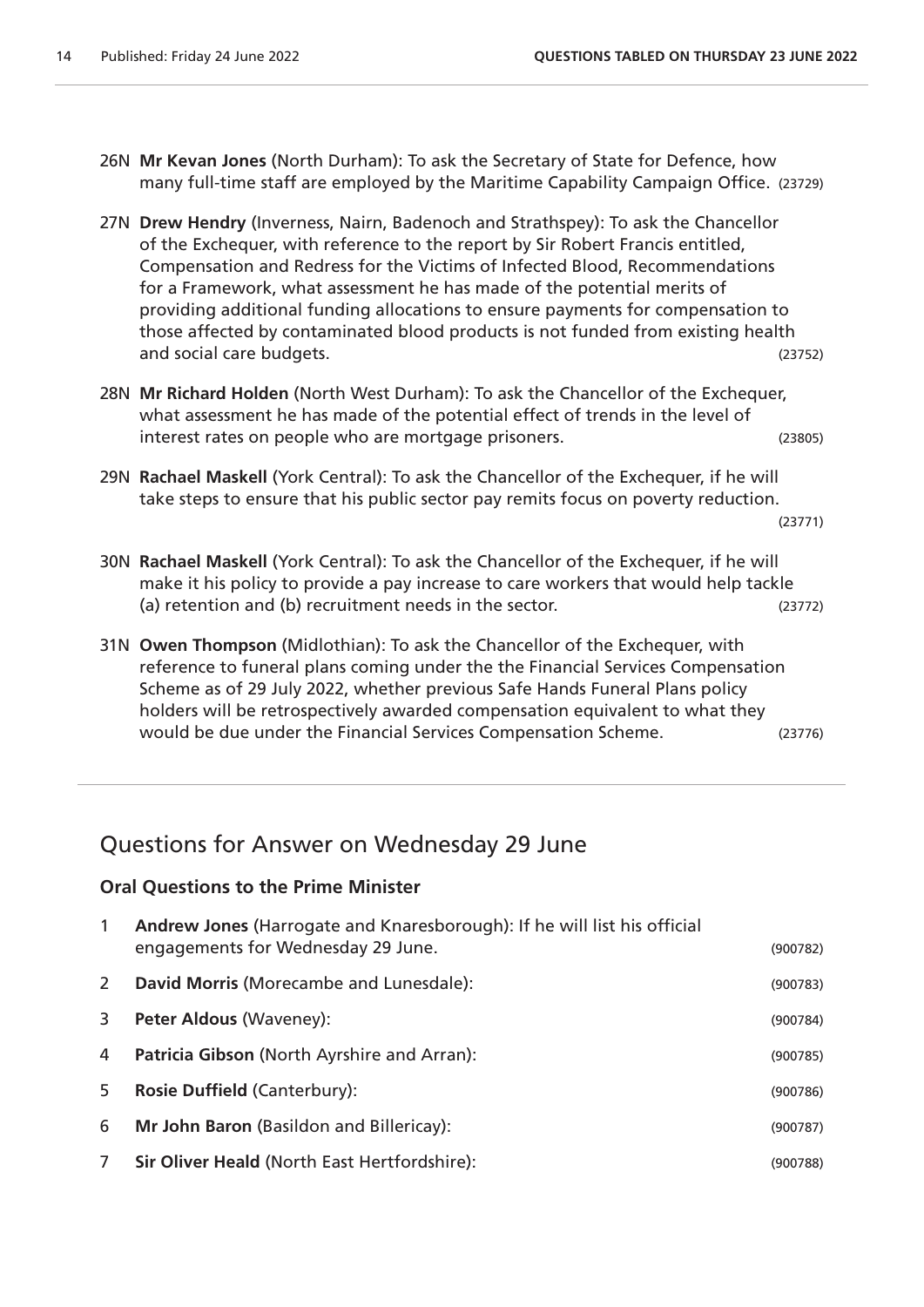| 8  | Tim Loughton (East Worthing and Shoreham):                | (900789) |
|----|-----------------------------------------------------------|----------|
| 9  | <b>Paul Bristow (Peterborough):</b>                       | (900790) |
| 10 | Daniel Kawczynski (Shrewsbury and Atcham):                | (900791) |
| 11 | <b>Johnny Mercer (Plymouth, Moor View):</b>               | (900792) |
|    | 12 Layla Moran (Oxford West and Abingdon):                | (900793) |
|    | 13 Liz Saville Roberts (Dwyfor Meirionnydd):              | (900794) |
| 14 | David Simmonds (Ruislip, Northwood and Pinner):           | (900795) |
|    | 15 Gill Furniss (Sheffield, Brightside and Hillsborough): | (900796) |
|    |                                                           |          |

## Questions for Answer on Thursday 30 June

#### **Questions for Written Answer**

1N **Sir Bill Wiggin** (North Herefordshire): To ask the Secretary of State for Business, Energy and Industrial Strategy, what steps he is taking to ensure that goods imported from China pay appropriate import duties. (23716)

2N **Sir Bill Wiggin** (North Herefordshire): To ask the Secretary of State for Business, Energy and Industrial Strategy, what steps he is taking to ensure UK businesses exporting to the EU are not paying high import duties and taxes on their goods.(23717)

3N **Dr Philippa Whitford** (Central Ayrshire): To ask the Secretary of State for Environment, Food and Rural Affairs, if the Government will commit to annual funding of £5 million for FareShare, the food waste charity. (23750)

#### **Oral Questions to the Secretary of State for Transport**

- 1 **Mark Menzies** (Fylde): What steps he is taking to modernise the UK's railways. (900807)
- 2 **Aaron Bell** (Newcastle-under-Lyme): What steps he is taking to improve electric vehicle infrastructure. (900808)
- 3 **Chris Loder** (West Dorset): What steps he is taking to ensure the provision of bus services to rural areas that have not been successful in securing funding following the submission of a Bus service improvement plan. (900809)
- 4 **John Penrose** (Weston-super-Mare): What assessment he has made of the potential impact of proposals in the Williams-Shapps Plan for Rail on the choice of train service providers available to rail passengers. The same service providers (900810)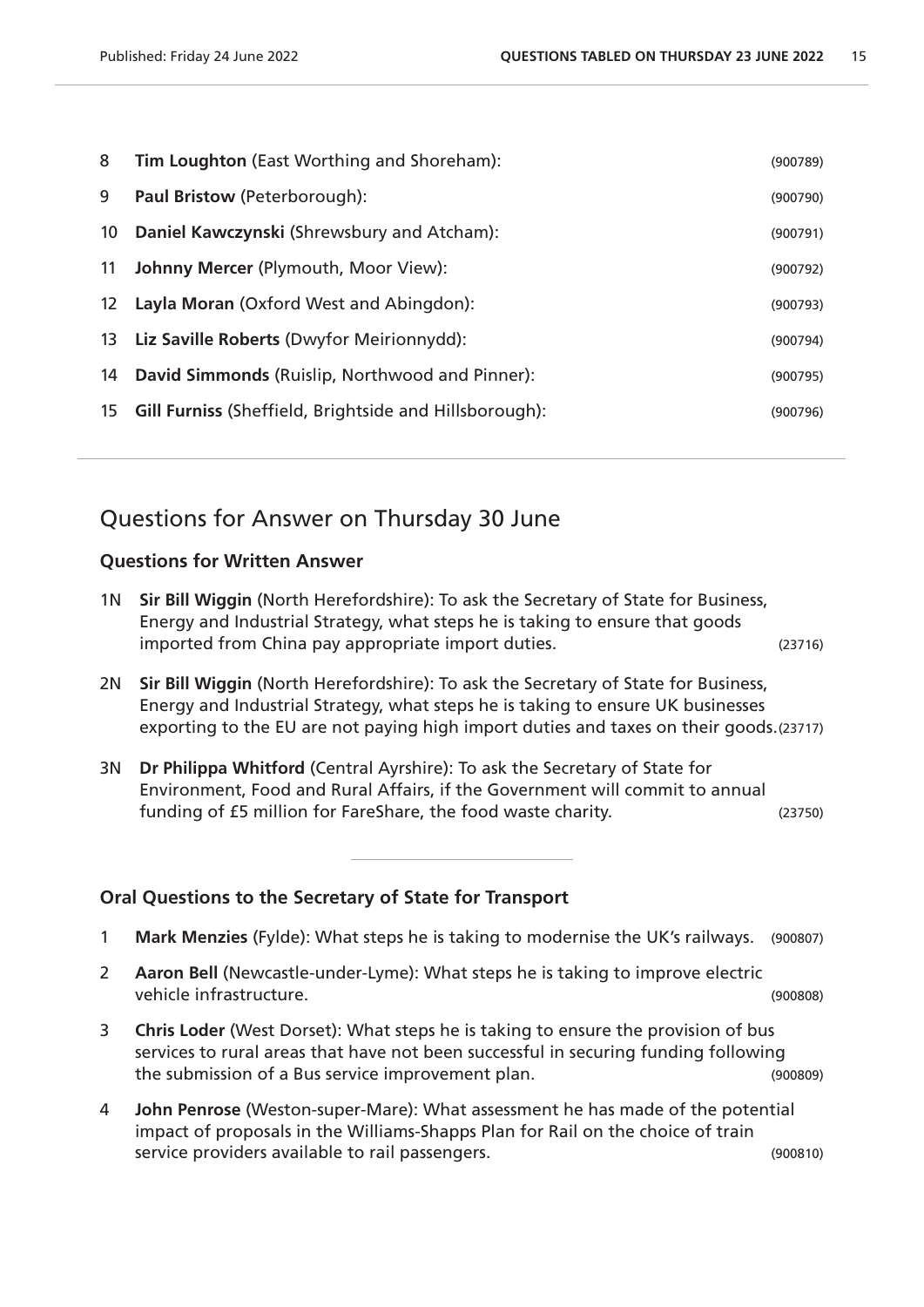| 5                 | Karl Turner (Kingston upon Hull East): What recent discussions he has had with<br>representatives of rail industry employers and trade unions on resolving the recent<br>industrial dispute.                                                                                   | (900811) |
|-------------------|--------------------------------------------------------------------------------------------------------------------------------------------------------------------------------------------------------------------------------------------------------------------------------|----------|
| 6                 | Lee Anderson (Ashfield): What recent progress he has made on reopening closed<br>railway lines and stations.                                                                                                                                                                   | (900812) |
| 7                 | Margaret Ferrier (Rutherglen and Hamilton West): What assessment he has made<br>of the potential risks of legalising e-scooters.                                                                                                                                               | (900813) |
| 8                 | Tim Loughton (East Worthing and Shoreham): What recent progress has been<br>made on developing options for the upgrade of the A27 between Shoreham and<br>Worthing.                                                                                                            | (900814) |
| 9                 | Ian Levy (Blyth Valley): What recent progress he has made on reopening closed<br>railway lines and stations.                                                                                                                                                                   | (900815) |
| 10 <sup>°</sup>   | Caroline Ansell (Eastbourne): What steps he is taking to modernise the UK's<br>railways.                                                                                                                                                                                       | (900816) |
| 11                | Sarah Green (Chesham and Amersham): What support his Department is providing<br>to local authorities for the repair of potholes and road maintenance.                                                                                                                          | (900817) |
| $12 \overline{ }$ | Jacob Young (Redcar): What steps he is taking to expand intercity rail links<br>between London and the nations and regions of the UK.                                                                                                                                          | (900818) |
| 13                | Cherilyn Mackrory (Truro and Falmouth): What steps he has taken to support the<br>launch of rockets and satellites from the UK.                                                                                                                                                | (900819) |
| 14                | Mary Kelly Foy (City of Durham): What assessment he has made of the (a)<br>management and (b) specifications of the use of Automatic Route Setting on<br>railways.                                                                                                             | (900820) |
| 15 <sub>15</sub>  | Rachael Maskell (York Central): What steps he is taking to encourage a shift from<br>the use of cars to active travel.                                                                                                                                                         | (900821) |
| 16                | Mohammad Yasin (Bedford): What steps the Government is taking to reduce<br>petrol and diesel prices.                                                                                                                                                                           | (900822) |
| 17                | Marco Longhi (Dudley North): What assessment he has made of the economic<br>impact of the rail industrial action between 21 and 25 June 2022.                                                                                                                                  | (900823) |
| 18                | Theresa Villiers (Chipping Barnet): What steps he is taking to promote park-and-<br>ride schemes at rail and tube stations.                                                                                                                                                    | (900824) |
| 19                | Mark Fletcher (Bolsover): What steps his Department is taking to support UK<br>supply chains.                                                                                                                                                                                  | (900825) |
| 20                | Daniel Kawczynski (Shrewsbury and Atcham): What assessment he has made of<br>the potential impact of updating and improving the Shrewsbury-Black Country-<br>Birmingham railway line on employment, training and educational opportunities<br>for people in local communities. | (900826) |